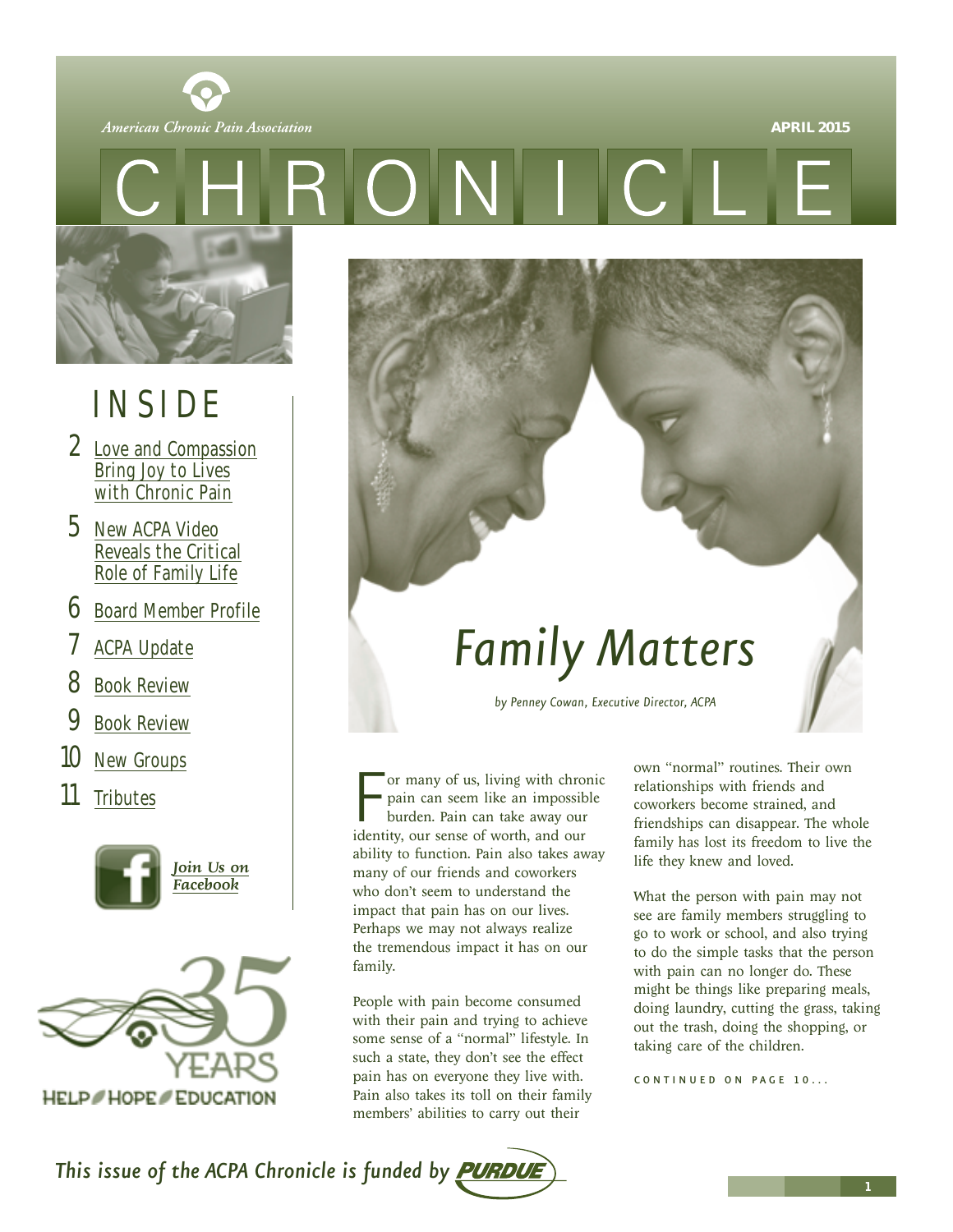### <span id="page-1-0"></span>*Love and Compassion Bring Joy to Lives with Chronic Pain*

*by Erin Hart*

ndividuals living with chronic pain sometimes feel<br>believe that no one in their lives truly understands<br>day can be a struggle. Fortunately, love and compa<br>make all the difference, as these two facilitators share. ndividuals living with chronic pain sometimes feel alone—or believe that no one in their lives truly understands how each day can be a struggle. Fortunately, love and compassion can

#### *Reflections and Acceptance*

There are times when Tara White, 56, of Roseville, California, reflects on the last decade of her life. She had married again this time to a wonderful man named Jim. And she was working in a job she loved as a registered nurse.

Then, chronic pain hit—first in her hands, elbow, and ankles. After having wrist and elbow surgery, Tara was diagnosed as having complex regional pain syndrome (CRPS). Although she returned to work for six months, her pain continued to worsen, which meant she had to give up her career. A few years later, more nerve compression and several surgeries on her left ankle followed. The emotions were overwhelming.

"I went back and forth through all of the stages of grief," Tara said. "My life had changed drastically. And I also felt incredible guilt from not being able to contribute to our family, especially financially. I had worked full time since I was 16 years old. But eventually, I accepted that this was my new life and I could enjoy being home and being a wife."

What eventually helped Tara hone in on the positives was Jim's support. From day one, he's accompanied her to doctor's appointments, pre-op, and surgical procedures. She refers to him as the "single most important part of her recovery—the real deal." He wouldn't be anywhere else, although there are times when he feels powerless.

"Tara is tough and sometimes goes until she hits the wall," Jim said, "even though she knows there are consequences. But I try to support in her any way that I can—by helping around the house or recognizing what she needs in the moment (such as a hot pack or encouragement to sit and rest). But sometimes, I can only help so much. Medication can only help so much. That's the powerlessness of the disease that she has and it makes it hard for the caregiver. But, as long as I can give something, then I feel like I am contributing."

#### *Giving Back to Others*

Another rung in Tara's support ladder has been the ACPA. For the last five years, she has facilitated the Sacramento support group. She also writes book reviews that are published in *The Chronicle*. A self-proclaimed "giver," Tara offers guidance and lessons learned from her own pain journey in the hopes that others can live fulfilling lives.

CONTINUED ON PAGE 3... [| TOP |](#page-0-0)

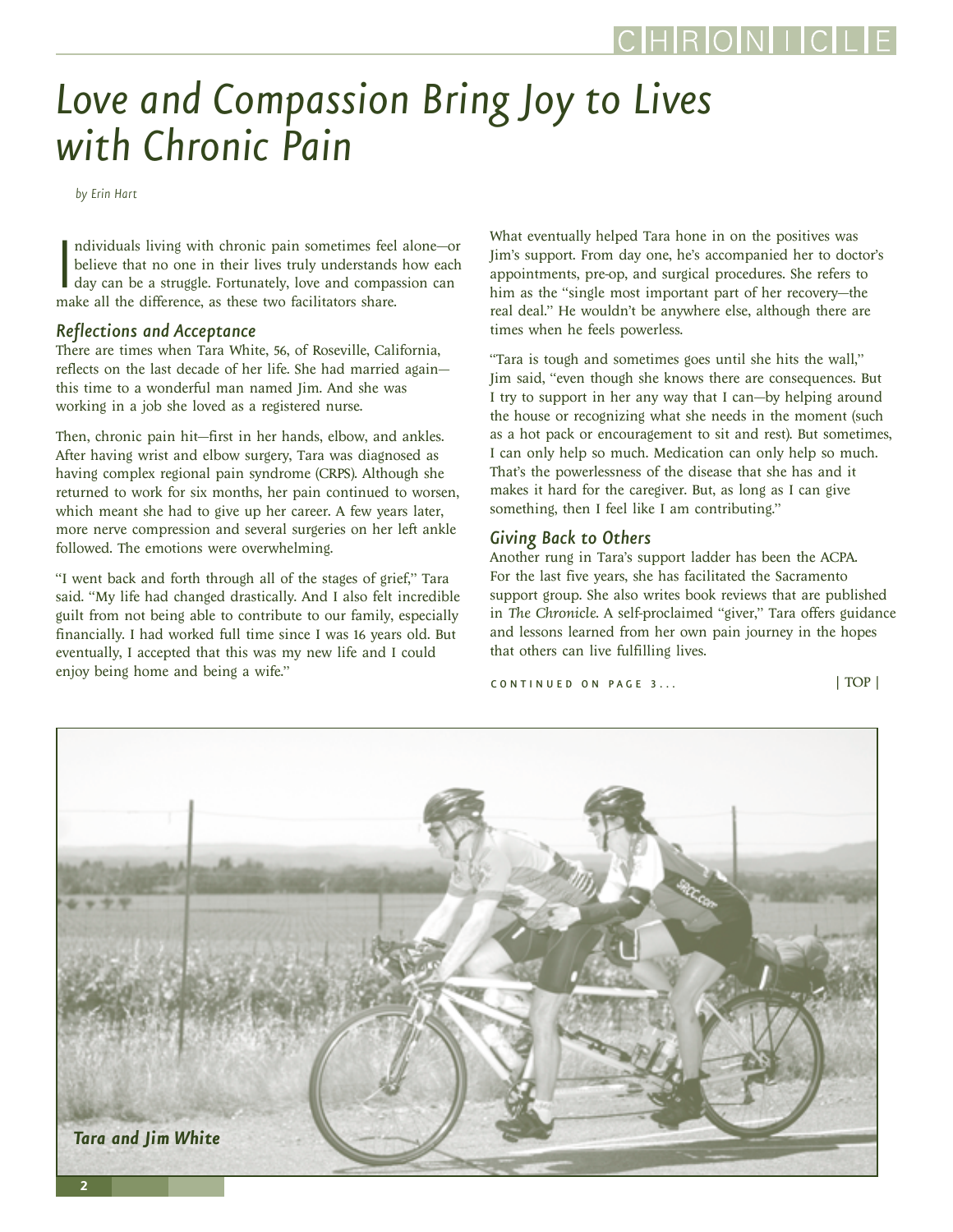*Amanda Vandervort with her husband Steve and daughter Jessica*

#### <span id="page-2-0"></span>CONTINUED FROM PAGE 2...

One topic that generates significant conversation at the support group is how important a strong support system is—to both ease the physical burden and lighten the emotional baggage.

"Having someone to help allows us to better pace ourselves so that we can continue to enjoy life," Tara said. "I see a mix in our groups of people with supportive and non-supportive spouses. Especially for the latter, I give them literature that they can share with their significant others. This includes a description of what chronic pain is and how it can affect someone. I also suggest ways to respond when someone says 'you look fine. How can you be in pain?' We also talk about how to involve our spouses or support person—and the types of things we can say or ways in which we can show our appreciation."

#### *Breaks for Appreciation, Activities, and Blessings*

Showing appreciation can help strengthen the family bond. Once a week, Tara and Jim cook a big meal together. Tara also likes to sneak a chocolate bar into Jim's lunch, make him a special dessert, or stop by his work and leave a note in his truck.

They also make a point to take a break from all things chronic pain. Before they met in 2002, Tara and Jim were both outdoor enthusiasts—Tara with hiking and cycling, and Jim with skiing, kayaking, and mountain biking. Seeking to compromise, they began cycling together. Once Tara's wrist and arm pain made the sport difficult, she and Jim began tandem cycling. He sits in the lead spot and she behind him, with her arms supported on a special arm rest that Jim designed. They compete in cycling events several times a year in California, and have taken three trips with 19 other tandem couples to Europe to bike through the countryside.

Although Jim doesn't have an outside caregiver support system, he has a lot of first-hand experience that he's eager to share with others in his situation.

"I think when you encounter another family going through this, your first reflex is to say 'Oh, it'll get better.' But sometimes it doesn't. I think the most important thing I've learned is good communication. Tara has been my best teacher—both in helping to care for her and in interacting with others in our situation. And if I don't know what to do, then I know she'll tell me what she needs."

If anything, Tara's chronic pain has only strengthened the couple's bond. And if the roles were reversed, there's no other place she'd be than at Jim's side.



"Marriage is a team effort," Tara said, "and we are best friends. We didn't know at the beginning that life would take this turn. If Jim became ill or incapacitated, I would be right by his side taking care of him. We've learned together as we've gone along, and we feel incredibly blessed."

#### *Finding Strength and Answers*

For most of her life, Amanda Vandervort, 36, of Des Plaines, Illinois, has lived with chronic pain—something that took two decades to diagnose.

At age 10, Amanda began experiencing fibromyalgia pain, but doctors insisted she was having growing pains. Then she was told the pain was a result of a back injury she suffered in January 1999. It wasn't until she was 29 years old that someone "finally told me I wasn't crazy," she said.

It was then that her new husband Steve suggested the pain she was having was likely caused by fibromyalgia. Steve's former mother-in-law had lived with the condition, so he instantly recognized the symptoms. He introduced Amanda to a doctor who immediately gave her the diagnosis she had been seeking for so long.

"With this diagnosis, I learned that 95 percent of those living with fibro can trace it back to a traumatic event," Amanda said. "When I was 9 years old, my mom had a hysterectomy and because of complications, lost her leg to gangrene. On top of that, my family was so engaged in trying to figure out what was going on with my mom that no one really paid attention to what was happening with me. It wasn't accepted in the 80s that this could happen to kids. So I guess you could say I'm lucky. I've had it so long that I quickly found ways of coping."

[CONTINUED ON PAGE 4 ...](#page-3-0)

[| TOP |](#page-0-0)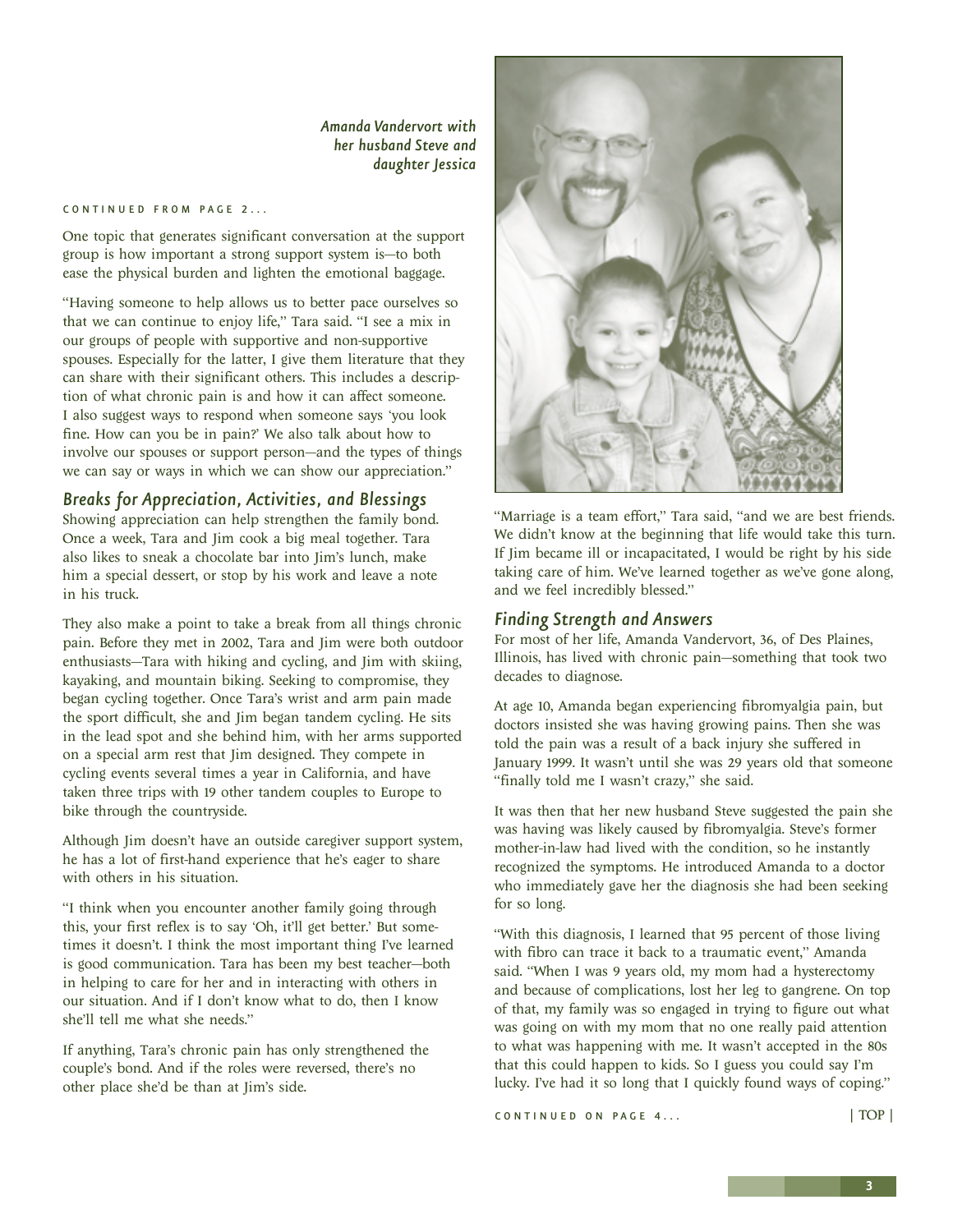<span id="page-3-0"></span>*"When you have chronic pain, it's important to cultivate relationships and create an organic support system. The 'village' is our family. We have so many people in our lives now that will help whenever and however we need it, at a moment's notice."*



### *Love and Compassion Bring Joy to Lives with Chronic Pain*

CONTINUED FROM PAGE 3...

#### *Relying on the Village*

Although her health issues have broadened over the years, and coping has become more of a challenge some days, Amanda is deeply thankful that she has so many people in her life who are willing to help. Steve has been her rock from day one. Within six months of meeting her, he decided they should move in together so he could help care for her. The ladies in the Vandervorts' church are quick to answer if Amanda rings them for help in taking care of her 4-year-old daughter Jessica. Both Amanda's dad and father-in-law have also lent their assistance.

"When you have chronic pain, it's important to cultivate relationships and create an organic support system. The 'village' is our family," Amanda said. "We have so many people in our lives now that will help whenever and however we need it, at a moment's notice."

#### *Fitting Children into this Life*

Amanda wishes she was able to fully raise her daughter Jessica, who has attention deficit hyperactivity disorder (ADHD) tendencies and oppositional defiant disorder (ODD). Add those two diagnoses to the general rigors of daily life with a preschooler, and living as a person with chronic pain becomes even more challenging.

"I feel a ton of guilt that I can't be a mom to Jessica in the ways I had envisioned," Amanda said. "I can't discipline her and put her in time out when she acts out. I can't take her to Disney—something I know she'd love to do. But I do what I can to find the workarounds that make everyone happy.

"On my good days, we wake up in the morning and review our favorite activities list and select one to do together. We love going to the zoo and talking about all of the animals. Or we bake together. On bad days, we have a movie day, where she gets to pick the movie. On those days, I do my best to point and explain, and she seems to understand."

And with the right individuals, understanding can flow. Amanda said she's grateful for the Chicago area support group she belongs to, as well as the Des Plaines group she facilitates. In fact, one lady from Des Plaines has a child with issues similar to those that Jessica faces, so she shares her lessons learned with Amanda.

#### *Caregiver Challenges*

Husband Steve, who works full time during the day, hits the ground running when he walks in the door each afternoon. He handles the housework, fixes dinner, and takes over parenting duties with Jessica. He also lends a ready ear to Amanda if she needs to vent about her day.

Steve admits that although he does as much as he can for Amanda and Jessica, he finds it very stressful. Couple time is rare, save for an annual no-kids outing to the Renaissance Fair. Chunks of "me time" to disengage and play video games are precious and few.

As much as Steve appreciates all of the help that he and Amanda have received from friends and family, he advises anyone else embarking on this journey to fully evaluate the commitment level that a life with chronic pain dictates.

"This life can be very debilitating and limiting—especially for the person living with chronic pain," Steve said. "We can't go places, do certain activities as a family, or just be a couple. And it's very hard for a caregiver to have downtime because you are so focused on the other person.

"But if you care about this person and are willing to go through this life with them, then that is what you will do. Because the rewards are that this person will be there for you, no matter what you face, because of all the things you do for them."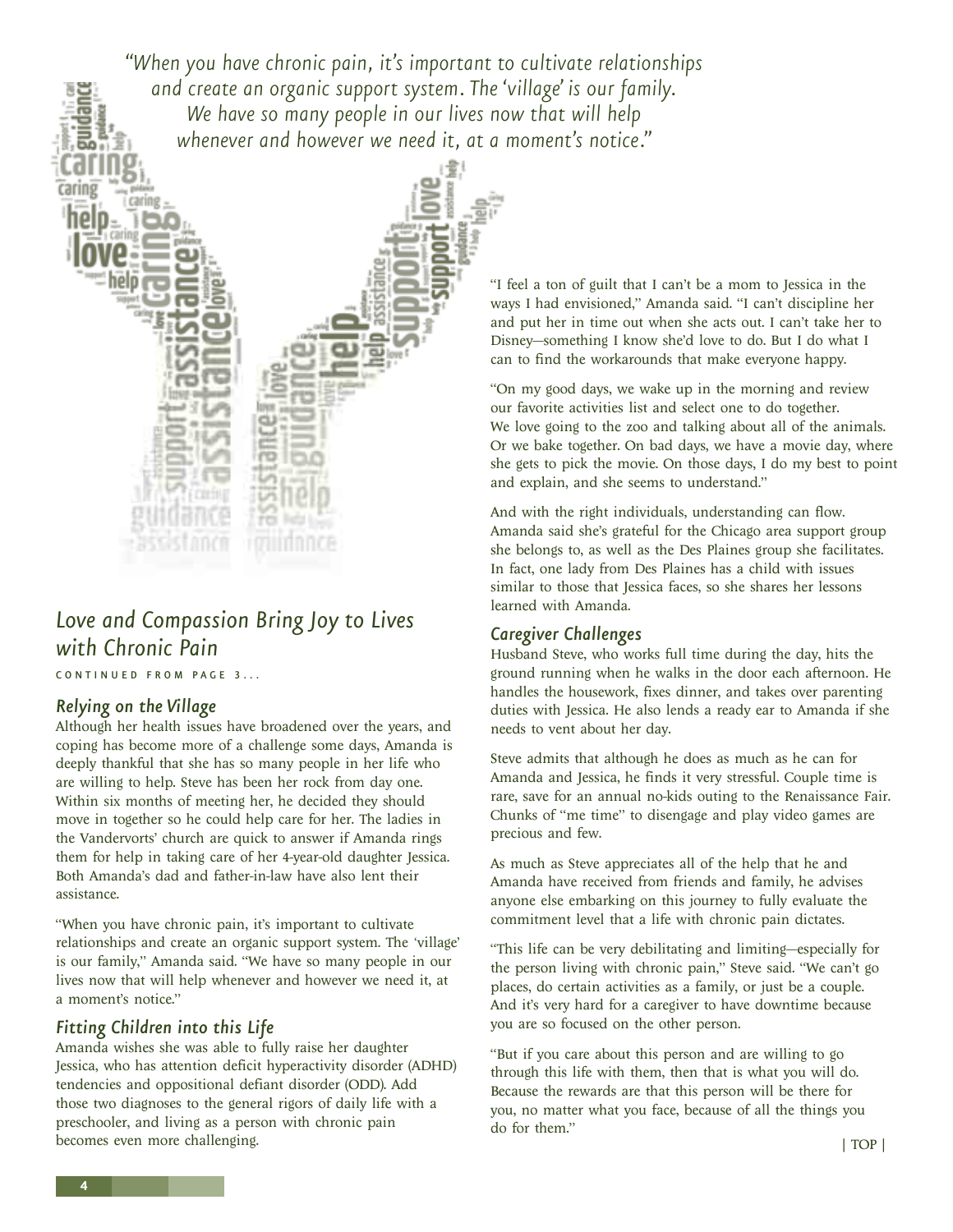## <span id="page-4-0"></span>*New ACPA Video Reveals the Critical Role of Family Life*

When families feel chronic pain, everyone in their<br>family feels the consequences. Spouses, children,<br>chronic pain affects their loved ones. They are also affected family feels the consequences. Spouses, children, siblings, parents and others are all affected when chronic pain affects their loved ones. They are also affected by the restrictions that chronic pain imposes on work, chores, fun, finances, employment, energy levels, attitude, sleep, and mood.

In the end, many family members suffer from all the side effects of a life with pain—everything but the pain itself.

The ACPA has a new three-part video, *Family Matters*, which discusses the issues loved ones face. It offers suggestions for keeping the whole family happier and more functional when chronic pain is an unwelcome guest in your home. You can view it at www.theacpa.org/family-matters.

The ACPA has tools and techniques for people with pain, as well as their family members and caretakers. These practices help them accept that pain has become a part of their lives, but also to know that they are not alone. You and your loved ones can rebuild life as a family, even with chronic pain.



#### *Helping Children Cope with Change*

Children see and hear more than we think they do. Their lives are changed if a parent is incapacitated. If we don't explain what has happened, they may be confused and blame themselves for a parent's pain.

This is why it is important to tell children what chronic pain means, and that you love them as much as you did before. Otherwise, they can become frightened, overwhelmed, withdrawn, and depressed.

*The experts in the Family Matters video explain that family members are often confused and hurt when pain comes into their lives. Some of the issues that cause misunderstandings are:*

- ❋ **The fluctuations of chronic pain: person is fine one day and disabled the next.**
- ❋ **The inability of being able to plan for and enjoy a social life.**
- ❋ **Irritability, stress, anger, guilt, or blame.**
- ❋ **The burden of responsibility or the need to constantly rely on a caretaker.**
- ❋ **Friends who don't understand that everyone is affected by pain.**

It is equally important to tell children about the limits that pain may put on activities. Though it may be tempting to ask children to do more around the house, you should let them live their own lives as much as possible.

We must also remind them that they are not alone. Children and teens may be helped by sharing their feelings on the ACPA interactive website, Growing Pains, at www.growingpains.org.

#### *Caring for the Caretakers*

Caretakers are also burdened by pain. Without any time to themselves, the caretaking family member can feel confined and depressed. They may be a target of anger from the person with pain and have few chances to pursue the activities they once enjoyed.

Couples should work together as a team to set goals. You can investigate better ways to manage pain. You can learn to say no when demands are too difficult, and learn to ask for help from others. You can both benefit from relaxation techniques or exercise.

Better pain management will allow the person with pain to be more independent, and let the caretakers do less around the house—even resume forgotten hobbies.

When your family works together to accept the pain as a new reality, you can deal with the feelings that arise from it. Together you can manage the pain and find pleasure in family life. [| TOP |](#page-0-0)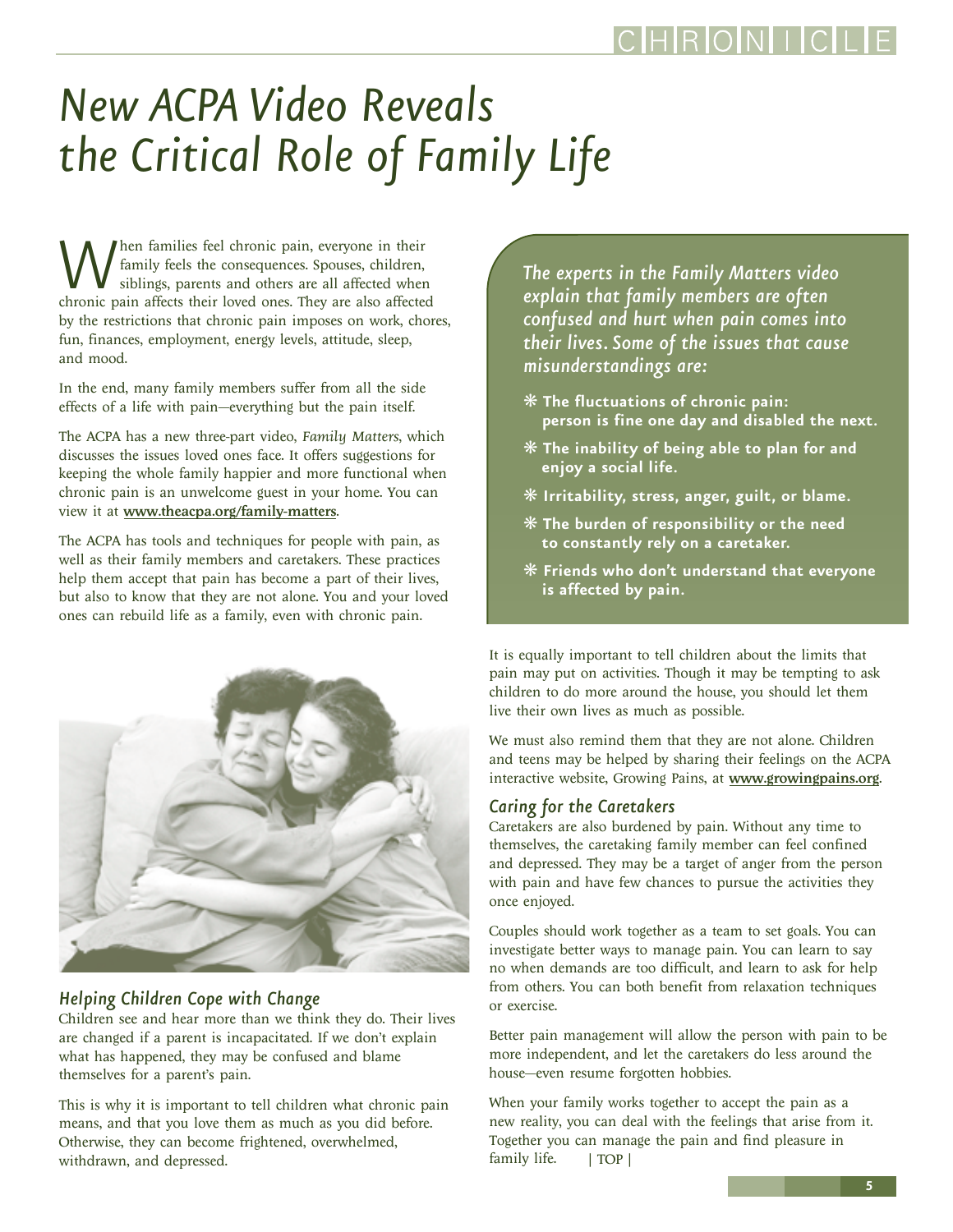## <span id="page-5-0"></span>*Board Member Profile: Chris Duncan*

*by Alison J. Conte, Editor,* The Chronicle

*These articles are intended to give members more insight into the interests and contributions of ACPA board members.*

Inis Duncan has always been<br>
health and fitness. A dedicated<br>
three marathons a year and of<br>
top 10 competitors in his age group. hris Duncan has always been interested in personal health and fitness. A dedicated runner, he completes three marathons a year and often places among the

His passion meshes well with his 20-year career in healthcare marketing, where he is often involved teaching others how to maintain better health. This work in patient advocacy and healthcare literacy led to his appreciation of the American Chronic Pain Association (ACPA). In 2014, he agreed to join the board of directors.

He had crossed paths with ACPA Executive Director Penney Cowan at a number of the medical and pain management association meetings. "I was working at Ligand Pharmaceuticals in 2005, introducing a pain medication. Penney and I worked together on a project that both Ligand and the ACPA supported."

They stayed in touch because Chris liked how the ACPA helped people with pain. "As a board member, I want to use my marketing experience to help get the word out, to bring people to the resources that the ACPA has to offer," he said.

Chris grew up in Phoenix, Arizona and holds a B.A. in business from the University of Arizona and a M.B.A. from the University of Redlands, California. He has been married for 20 years and has three sons.

Chris' responsibility in the pharmaceutical and biotech industries has been in various therapeutic areas, including pain management. Most recently he was executive director, marketing and product strategy, at Nektar Therapeutics. Prior to Nektar, Chris was at Zogenix, Amylin Pharmaceuticals, Ligand Pharmaceuticals, Vical, and Schering Plough. Today he is a business development consultant with BelHealth Investment Partners, working in specialty pharmacy, pharmacogenetics, toxicology, and data analytics.

Chris helped many of these firms bring medications through the commercialization phase, prior to FDA approval. This process prepared drugs for the commercial market. At other times, he led sales, marketing, and business operations. "It was a diabetes drug program that initially brought me into the patient mindset. I was focusing on patient education and it opened my eyes to the need for health literacy. So many people don't understand how their medications work. Without that knowledge, compliance and follow-up fall by the wayside," he said.

*"As a board member, I want to use my marketing experience to help get the word out, to bring people to the resources that the ACPA has to offer."*

Understanding the patient perspective became even more important in the 1990s, when regulations changed to allow direct-to-consumer promotion. "We no longer had the physician as intermediary," Chris said. "Now people were coming to clinicians with information they found on the Internet about drugs they wanted to try."

"Today, people are more engaged in their healthcare. They have plenty of opportunities to learn how to take care of themselves," he said.

Yet, Chris realizes that information alone won't make people with chronic conditions follow the rules. "Many of them aren't motivated to follow their doctors' directions for diet, exercise, or medication. This could be due to their background, education, societal pressures, finances, or access to care," he said.

Recently, Chris has been reaching out to community health organizations. "This is one way to get people to be proactive about their pain and their health," he added. "Connecting with others can be a motivating force."

"The ACPA does a lot of good through the high quality information and tools we make available," Chris said. "We've invested time and effort to develop great tools to manage pain. These tools help people to track their progress and talk with their doctor. We want to get these tools scientifically validated so more institutions will use them."

"In the pharmaceutical industry, we know that patients need to stay on their medication and pay attention to their orders. But you can't count on a pill to fix everything.

"This is why the industry partners and funds organizations like the ACPA. People with pain also need that side of a treatment plan—the stretches and meditation and positive attitude—that the ACPA promotes. It's the yin and yang of pharma," he said.

**6**

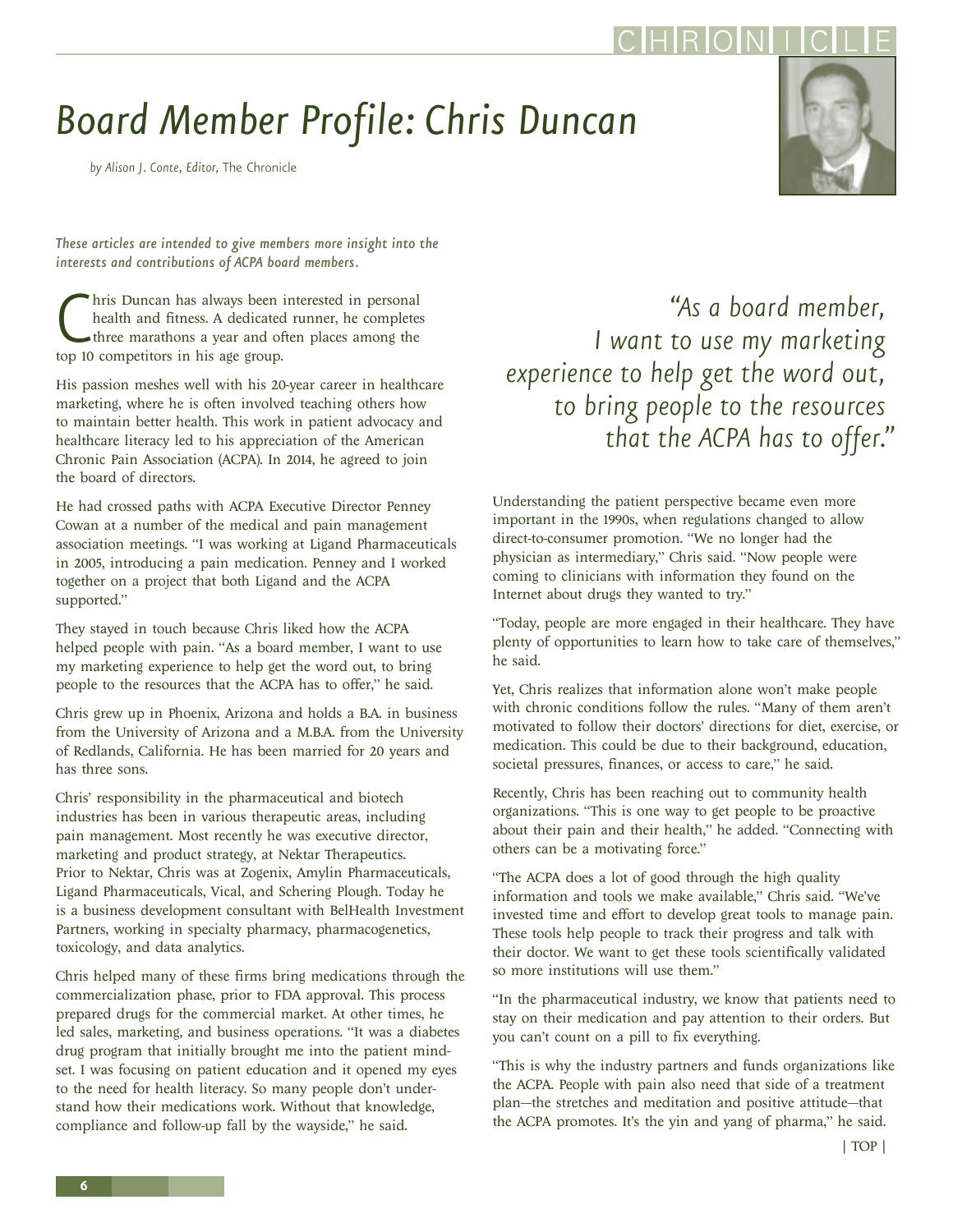# <span id="page-6-0"></span>*Living Well – and Sleeping Well – With Pain ACPA Updates*

#### *Navigating the Maze of Pain*

The ACPA is partnering with the American [Pain Society to present "Navigating the](http://www.theacpa.org/news/navigating-the-maze-of-pain) Maze of Pain."

This event is from 1 to 4 p.m. on May 13, at the Palm Springs Convention Center in Room Smoketree AB. The location is 277 N. Avenida Caballeros, Palm Springs, California.

Members from both organizations will present information about self-management of pain, as well as the communication skills that people with pain need to know. The program is for people with pain and those who care for them. You can learn how to navigate the maze and find strategies for getting life back on track. Registration is required. Please call 1-800-533-3231 to register.

#### *Pharmacy Students Raise Awareness of Chronic Pain*

The University of Florida College of Pharmacy held a volleyball tournament to raise awareness and money for chronic pain management. It was sponsored by two organizations on campus: the American Pharmacists Association Academy of Student Pharmacists and the Florida Society of Health System Pharmacists. We greatly appreciate the \$210 that they raised and donated to the ACPA.

#### *New Pain Management Group Advocates for Responsible Medication Use*

[The Alliance for Balanced Pain](http://www.aapainmanage.org/) Management (AfBPM) was launched in November 2014 to ensure people with pain can get the care they need from all medical and social providers. They support appropriate access to integrated pain management programs and responsible use of prescription pain medicines. AfBPM will reinforce awareness of how to use, store, and dispose of prescription medications to reduce abuse, misuse, and diversion.

AfBPM is composed of 22 organizations. The steering committee is made up of representatives from the Alliance for Patient Access, the American Cancer Society, the ACPA, Mallinckrodt Pharmaceuticals, the Partnership for Drug-Free Kids, and The Gerontological Society of America.

### *Zumbathon™ Charity Event Benefits ACPA*

The ACPA received a \$400 donation from a group of licensed Zumba® fitness instructors based in the eastern Bay Area of northern California. The group consists of members of the official Licensed Zumba Instructors Network, who meet several times a year at "jam sessions" to exchange choreography ideas for their Zumba Fitness classes, sharpen their skills, and network with fellow instructors.

One of the instructors, Robin Cranford, decided to hold a charity Zumba class, also known as a "Zumbathon", for Invisible Illness Awareness Week, Sept. 8 to 14, 2014 ([invisibleillnessweek.com](http://invisibleillnessweek.com/)). She reached out to other members of the group, specifically those who live with or advocate for invisible illnesses themselves or among their families. One instructor, Jennifer Cifuentes-Rojas, nearly moved to tears, jumped on board right away. Cifuentes-Rojas has fibromyalgia, and Cranford's daughter has Crohn's disease, two conditions without obvious symptoms.

"When you are involved in the fitness world," Cifuentes-Rojas said, "you seem to be strong and healthy, which many of us

are. However, in the midst of our fitness careers, some of us also struggle in silence, as do so many in our society. Other people don't guess you have an illness. We wanted to increase awareness and compassion for those with invisible illnesses."

Seven instructors participated the 90-minute Zumbathon Charity Event on Sept. 13, 2014, including one of their local Zumba Jammers™—a Zumba choreography expert—who helped create fliers and t-shirts. Their theme, "Shining on the Outside," was inspired by a song by emerging artist Iris Downey, who generously gave the ladies permission to use her song as their cool-down track.

About 100 people joined the class, giving their entrance fee and other donations to charity. One hundred percent of the money collected was split evenly among five charitable organizations. These were selected by the participating instructors based on the invisible illnesses for which they advocate.

For her portion, Cifuentes-Rojas researched organizations related to invisible illness and was pleased to "stumble on" the ACPA. "I loved the website, which was up to date and filled with resources," she said. "And when I called, I got a live person on the first call. We are happy to donate some of our proceeds to such a great group." [| TOP |](#page-0-0)

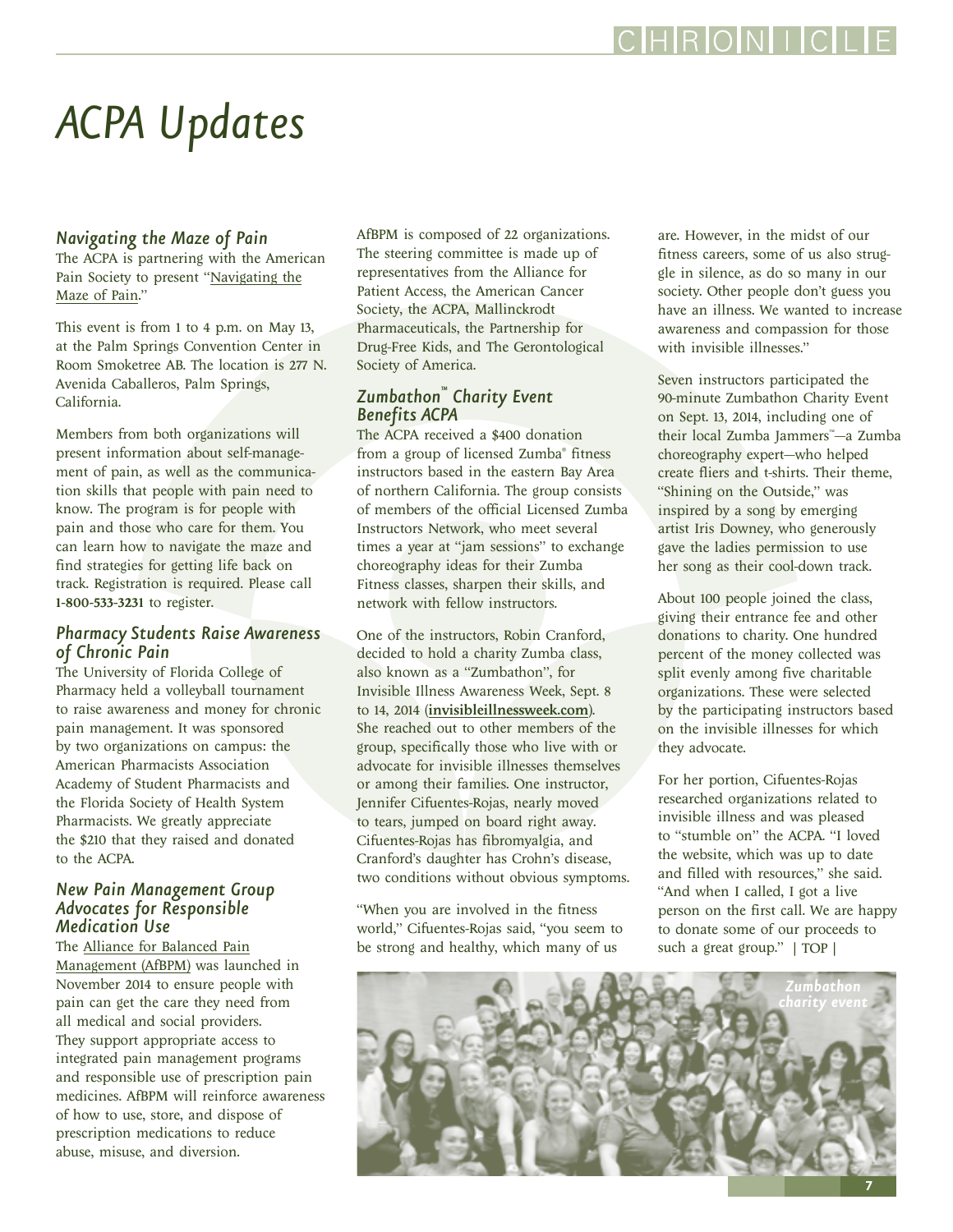## <span id="page-7-0"></span>*Book Review*

#### *Living Abled & Healthy: Your Guide to Injury & Illness Recovery*

*written by Christopher R. Brigham, MD with Henry Bennett*

Review by Tara White, RN

*Living Abled and Healthy* is a comprehensive resource guide with a focus on ability rather than disability.

Each of us has things we can do to improve our lives, our attitudes, and our perspectives toward our individual illness or injury. Wherever we are in our journey, we each need to become and remain our own advocates in the vast healthcare system. This includes managing our families, our work or compensation systems, our physicians, and the vast array of alternative therapies available to us. We must also seek out good nutrition and healthy exercise.

Although this may seem overwhelming, Dr. Brigham uses the word "'abled' to define us as capable of successfully living healthy and productive lives whether or not we still have our 'full range' of abilities." The author offers valuable information based on his experience as an internationally recognized preventative and occupational physician. This is accomplished through thorough explanations, his many resources, and his website: www.livingabled.com.

He lists several important principles that are discussed at length and can apply to all of us:

- ❋ Taking control of our life and health
- ❋ Staying positive
- ❋ Partnering with quality healthcare providers practicing evidence-based and data-driven medicine
- ❋ Approaching health problems from a "biopsychosocial" perspective
- ❋ Weighing the risks and benefits of tests and treatments
- ❋ Focusing on a healthy mind, body, and spirit
- ❋ Choosing healthy habits, exercise, and diet
- ❋ Continuing with our jobs, if at all possible

Dr. Brigham points out that healthcare in the United States is a reactionary system, focused on treating the ill and injured. This is not likely to change easily, but we all still have choices.

As Dr. Brigham writes: "We need to understand that health and other challenges are simply part of life. Attitudes shape lives, create meaning, and define destinies. Being resilient and claiming empowerment can make all the difference. Passiveness limits our opportunities and gives to others what should be our control."

What will help us make the right choices and stick with them? Dr. Brigham believes that our history, our present, our beliefs, the ability to express gratitude, take responsibility, become resilient, manage stress appropriately, nurture relationships, and have healthy goals is the way to go. What goes on in our minds significantly affects what happens in our bodies and can vastly improve our lives. Each of these concepts is discussed in full and in an easy-to-understand format.

Another very helpful area of the book includes definitions of various disability terms and medical claims. The author states we must be cautious about accepting diagnostic labels. We must educate ourselves about what our doctors recommend, especially when it involves invasive procedures and surgeries.

He also writes that our perceptions of injury or illness often offer a better prediction of our recovery than objective measurements taken by our doctors. When we are more positive about our future, we are more likely to have better functional outcomes.

Also very helpful are his discussions of the various compensation systems and how they function, the many alternative therapies available today, and excellent information about drugs and all that is involved once prescription therapy has begun. Additionally, there is an excellent list of resources, including advocacy groups such as the ACPA.

I strongly believe this book is a necessary addition to any self-help library. It is definitely written from a physician's point of view but in a very easy-to-understand manner. I believe the biggest takeaway from this book is this: Every new day offers us the chance to recreate ourselves, to stay open to the moment. When we are not who we were, we can become who we will be. We need never see ourselves as "disabled," only "differently abled." We can focus on what we can become. We can learn from others who fully embrace life despite what some might see as impossible barriers.

**Living Abled & Healthy: Your Guide to Injury & Illness Recovery, by Christopher R. Brigham, MD with Henry Bennett. Healthy Living Publishing, 198 pages, ISBN # 978-0-9634454-2-1; www.livingabled.com** [| TOP |](#page-0-0)

### HRONIC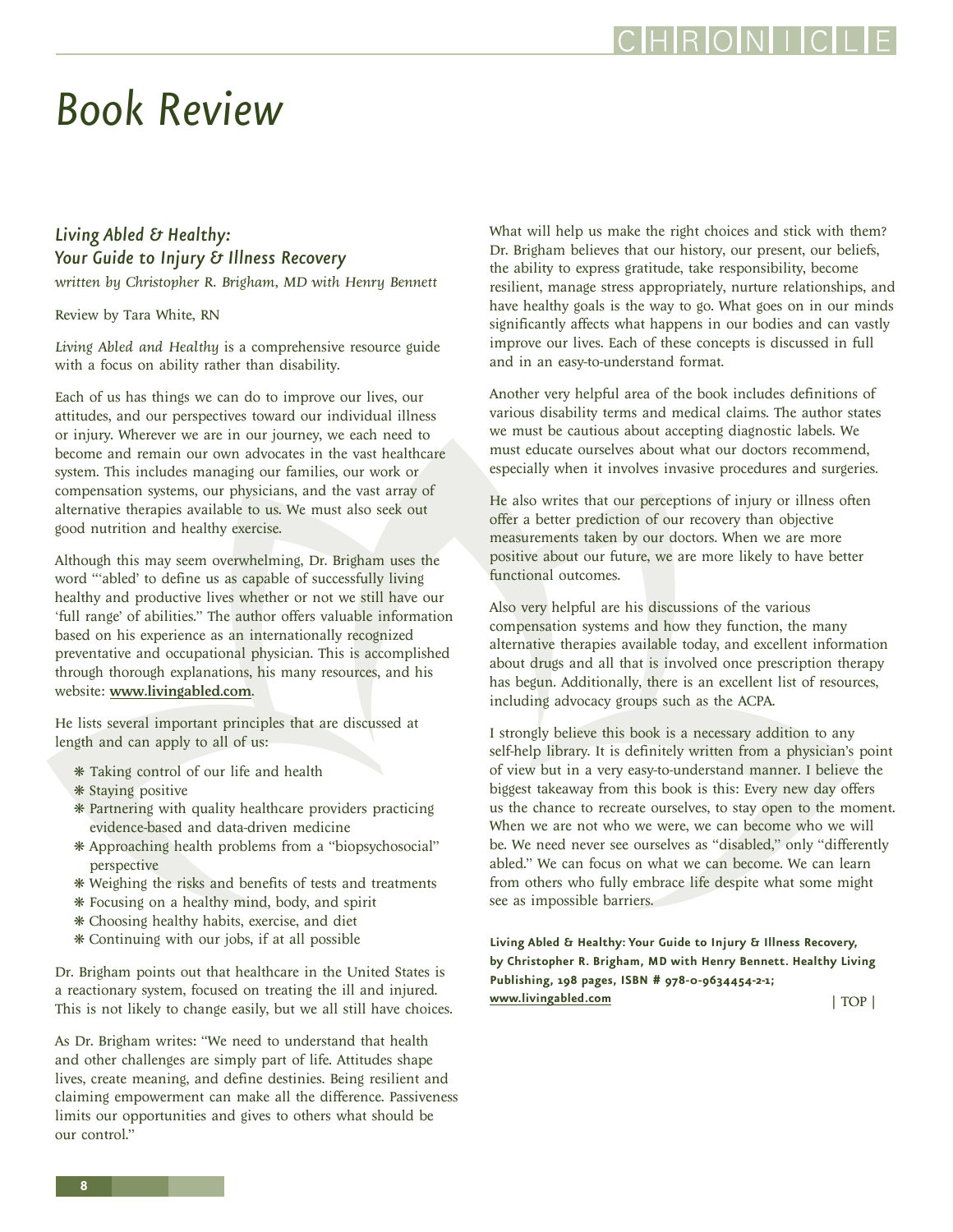### <span id="page-8-0"></span>*Book Review*

#### *The Burning Truth: Complex Regional Pain Syndrome written by Wendy Weckstein*

Review by Tara White, RN

I was very excited to read this book and find another outstanding true story about Complex Regional Pain Syndrome (CRPS). This is one of the best I have read. Despite having CRPS myself and having read extensively on the topic, I learned a great deal from this book.

Sadly, though, this is another case of waiting years for the right diagnosis and treatment. There can never be enough attempts to get the information out there so that no one has to wait for a diagnosis while living with debilitating pain.

Wendy Weckstein is a physical therapist with a master's in teaching. Her husband is a child psychiatrist. Their son, Devin, age 13 and just beginning eighth grade, had hopped onto his older brother Ethan's shoulders to cheer for Ethan's high school football team. Unfortunately, at one point Devin fell to the hard earth, landing on his tailbone. He was sore but it took a few days for the family to realize this was much worse than it appeared. He exhibited burning pain down his right leg to the point where he could no longer even put weight on it.

The next two years changed the whole family's life. Even though they are medical professionals, they were given the same "it can't be that bad" or "perhaps it's all in his head" wild goose chase that so many of us have experienced. It is only by gut instinct and chance recommendations that they finally get headed in the right direction.

They dealt with 15 doctors, 12 painful surgical procedures, 14 disabling medication trials, controversial and dangerous treatments, and four weeks in intensive care as they pooled all their resources in a desperate attempt to control Devin's suffering.

Weckstein defines CRPS as is "a rare neurological disorder characterized by intense and persistent burning, stabbing, or aching pain, extreme sensitivity to touch, swollen extremities that are exceedingly hot or cold, and often skin, nail, and bone changes. The debilitating disorder often confines its victims to wheelchairs, crutches, or bed rest if proper treatment isn't forthcoming."

"CRPS often begins after a relatively minor injury to a limb or nerve. The pain becomes horrific. Its victims have described it as a burning fire that never goes out, a barbed wire wrapped

around their skin, or a knife stabbing them repeatedly, 24 hours a day. It develops when the nerves begin to misfire and continue to send pain signals to the brain even after the original injury has healed," she writes.

As Mrs. Weckstein states "a mother's worst nightmare is watching her child suffer." This book is based largely on a journal she kept during this time. It eloquently describes her "personal anguish" as being "nearly overwhelming" and paralyzing as she watched her son's condition deteriorate.

On top of all this, she had to maintain her new business, marriage, keep her two other children's lives as normal as possible, as well as manage Devin's missed school work.

Approximately 50,000 people are affected by CRPS each year in the United States, mostly adult women. But children as young as three have been diagnosed. Unfortunately, few physicians know about the disorder, and many don't believe it is real.

Finally, after two years, an acquaintance of an old friend led them to the Children's Hospital of Philadelphia (CHOP). The program entails an intense amount of painful physical therapy and occupational therapy with rigorous desensitization, up to six hours a day, until this reflex normalizes.

It wasn't easy for Devin, but he was determined that he was going to get his life back. Despite his Mom's correct belief and insistence on physical therapy, it was a combination of factors that did the trick.

Thank goodness for this family's courage and determination. Thank goodness the author kept a journal to help her deal with this increasingly horrifying experience. While she does credit the wonderful Reflex Sympathetic Dystrophy Association (www.rsds.org), important information about CHOP was buried under a link rather than a cover story.

Mrs. Weckstein includes a detailed Pediatric CRPS Family Resource Guide and a section of photos of Devin's journey. She is extremely motivated to help other parents and prevent what happened to her precious child. Thank goodness for her!

**The Burning Truth: The Inspirational True Story of One Mother's Search for the Answer to Her Teenage Son's Painful and Highly Misunderstood Neurological Disorder, Complex Regional Pain Syndrome (CRPS), by Wendy Weckstein. Abbott Press, 197 pages, \$15.99. ISBN: 978-1-4582-0219-2; www.wendyweckstein.com** [| TOP |](#page-0-0)

### HRONIC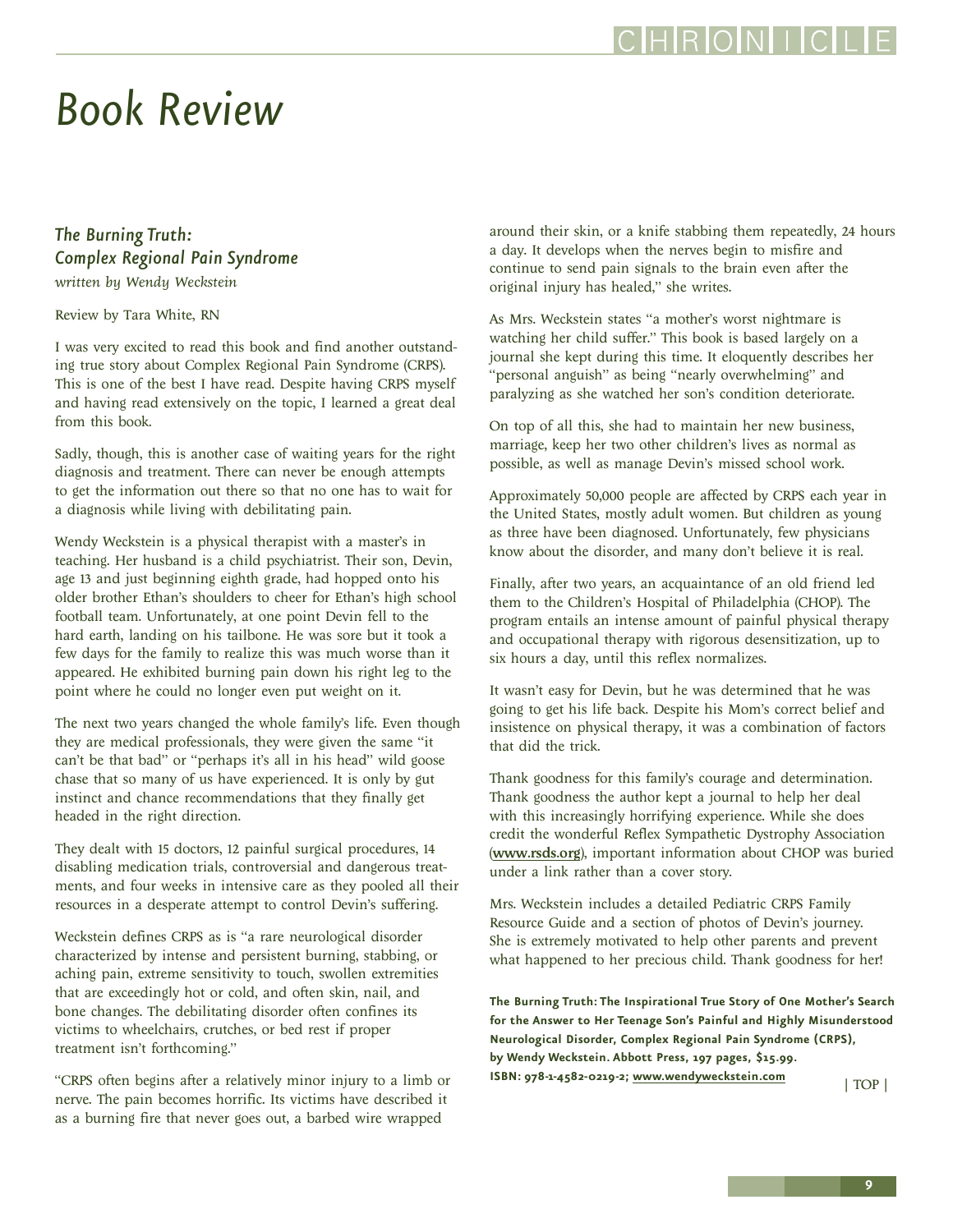<span id="page-9-0"></span>

*Family Matters*  CONTINUED FROM PAGE 1...

#### *Children Feel at Fault*

The burden of pain is not just on the adult members of the family, but the children as well. Children can misinterpret what is being said. They may hear their parents argue and think that it is because of something they did or said. They can feel insecure because there is no one to nurture them and take care of them as they use to. They become afraid, and their behavior may change for the worse.

It is difficult to watch a parent who is ill and not able to fulfill his or her accustomed role. So it is critical that parents talk to their children; let them know it is not their fault that mom or dad is hurting. Parents must find new ways to spend time with their children, even if they are less active, even if it is just to sit and talk.

### *Pain is a family matter and it takes open communication, understanding, support, and an infinite amount of patience.*

The ACPA has a new video focused on the family. In this three-part video, we look at the impact that pain has on the family, the children, and the feelings created by the pain. You will see and hear what families struggle with to keep the family whole. And you will hear suggestions to help families cope with chronic pain together.

This *Family Matters* video was honored by the 2014 Telly Awards, an organization that recognizes outstanding online video content.

Take a few minutes to explore a wonderful new addition to the ACPA video library. You can find the videos at www.theacpa.org/family-matters.

### *Family does matter!*  $|$  TOP |

#### *Welcome to our new groups and facilitators.*

*Sue Ellen S. Johnson Sacramento/Carmichael, CA* 

*Tracey Lynn Chester San Diego, CA*

*Jane H. McGarity Ormond Beach, FL*

*Linda Kyvik Satellite Beach, FL*

*Cynthia Erickson Saint Peters, MO*

*Bonnie J. McLoud Palmer, MA*

*Sandy Dresser Rockford, MN* 

*Roy J. Waymire Olive Branch, MS* 

*Dorothy Oberman New York, NY*

*Sheila D. Perkins Toledo, OH* 

*Tomas Albergo Yale University (Students Only) New Haven, CN*

*For contact information for any support group facilitator, please call 800-533-3231.*